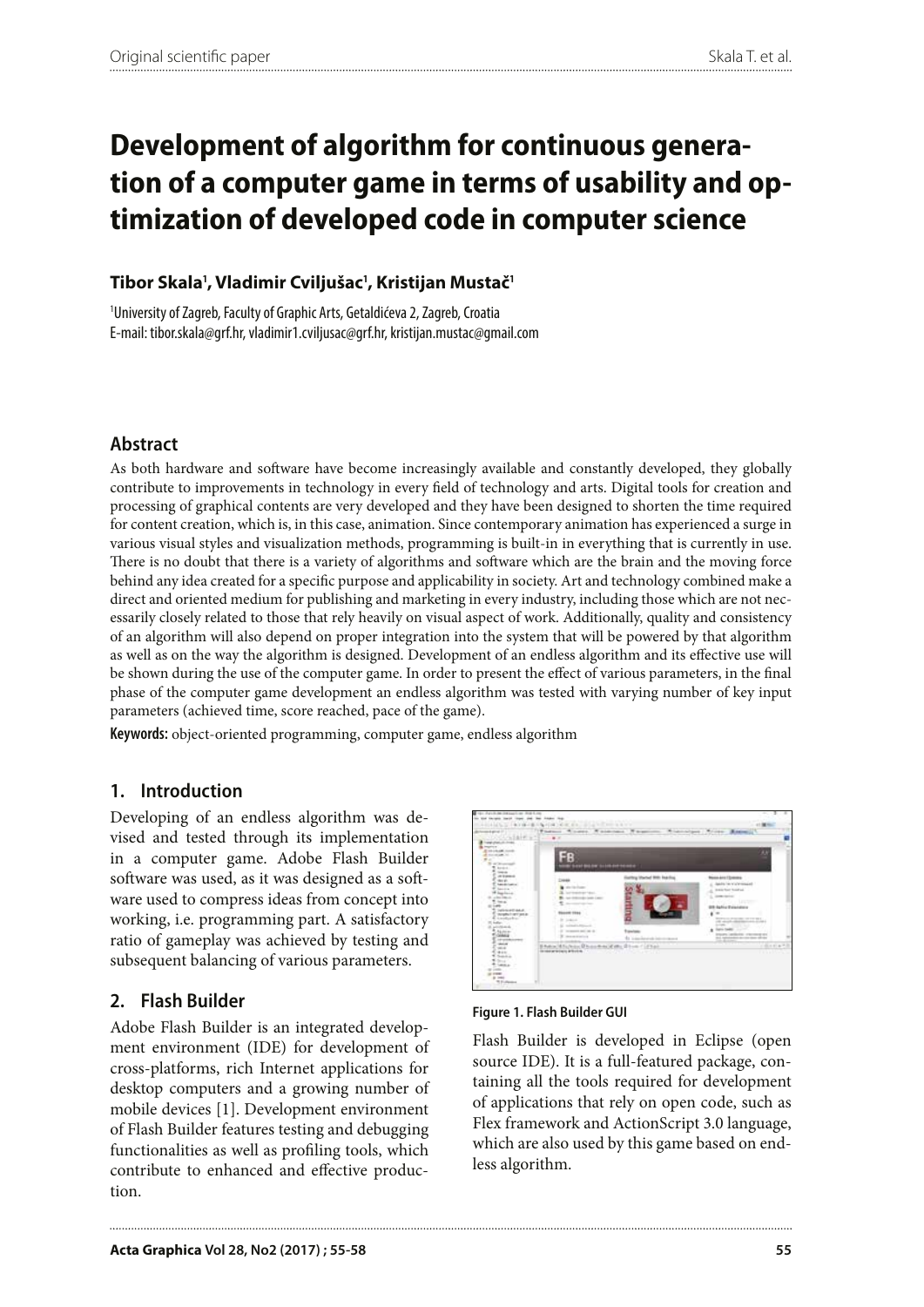*Development of algorithm for continuous generation of a computer game in terms of usability and optimization of developed code in computer science*



**Figure 2 – in-game screen classes**

An infinite loop was created in the game. As the name suggests, the loop repeats one action recurrently. The purpose of endless algorithm is to achieve balance of the game according to the player's abilities and base parameters of the game [2].

| Their tractice in testimate file fund                                                                                                                                                                                                                                                                                                                                                                                                                                                                        |        |  |
|--------------------------------------------------------------------------------------------------------------------------------------------------------------------------------------------------------------------------------------------------------------------------------------------------------------------------------------------------------------------------------------------------------------------------------------------------------------------------------------------------------------|--------|--|
|                                                                                                                                                                                                                                                                                                                                                                                                                                                                                                              |        |  |
| $+1$                                                                                                                                                                                                                                                                                                                                                                                                                                                                                                         |        |  |
| National Tremps Cassact Trempton<br>Thomas Mount<br>provided dealers for<br>٠<br>paint long packed<br>÷<br>٠<br><b>SELLIN CONTRACTOR</b><br>۰<br>u<br>an an admission is to<br>$\sim$<br>٠<br>age in the Lynkeren of Sandbacks Hit, 1970's.<br>٠<br>against the agent the problem of the con-<br>٠<br>w<br><br><b><i><u>STARTS</u></i></b><br><b>SERVICE OF</b><br>ma in<br>picages.<br><b>Hills</b><br><b>NEW COLLEGE</b><br><b>M. 22 991 111</b><br>$\mathbf{r}$<br>Montreas Gibby Brown 117 and 318 North | PERMIT |  |
|                                                                                                                                                                                                                                                                                                                                                                                                                                                                                                              |        |  |

**Figure 3 – base parameters of the game**

After a level has been completed, a new level is run. The end results of the previously completed level are the input parameters of a new level. Functions that are run when the player has completed one game level are presented in Figure 4. After a successful completion of a level, the player proceeds to next level, carrying the sum of lives and points accumulated at the moment of completion of the previous one. If the player fails to complete a level, she/he is automatically demoted to the initial level with the initial set of parameters, such as number of lives and points (Figure 3).



**Figure 4 – function executed at the moment of level completion**

The portion of the programme code that is employed to balance the game is in fact an infinite loop and that is the core portion of the game that makes the game interesting and endless. The advantage of such an approach is that player can play the game for as long as she/he wishes so as the algorithm is responsible to maintain the player's interest at high level.

| <b>Highlan</b>                                                                                                                     | <b>STEEL SPECIAL</b>                                                                        |                              |
|------------------------------------------------------------------------------------------------------------------------------------|---------------------------------------------------------------------------------------------|------------------------------|
| <b>WELL-REPORT</b>                                                                                                                 | Thomas Resident Pressure Thomas Planner                                                     | Missa America Administration |
| w                                                                                                                                  |                                                                                             |                              |
| m.<br>di su                                                                                                                        | <b>March L. Goldmann</b>                                                                    |                              |
| $\sim$<br><b>URBAN BY STAR</b>                                                                                                     | <b>Tarakter</b>                                                                             |                              |
| <b>Scott of</b><br>$\sim$                                                                                                          | contact to the cap in data stands in which                                                  |                              |
| <b>Civica</b><br>÷                                                                                                                 |                                                                                             |                              |
| <b><i><u>Commercial</u></i></b><br>÷<br>New Av                                                                                     | The constitution of transaction                                                             |                              |
| ×<br><b>School Avenue</b>                                                                                                          | 6 T T                                                                                       |                              |
| <br><b>Richard</b>                                                                                                                 |                                                                                             |                              |
| $\frac{1}{2} \left( \frac{1}{2} \right) \left( \frac{1}{2} \right) \left( \frac{1}{2} \right)$<br><b><i><u>Programment</u></i></b> | A contract to development state and<br>THE R. P. LEWIS CO., LANSING, MICH. 49-14039-1-120-2 |                              |
| <b>Cardonal Market</b>                                                                                                             | The colour                                                                                  |                              |
| $-0.004$                                                                                                                           | attentive around 11 children con-                                                           |                              |
| m.<br><b>Solid Edition</b><br>$\sim$                                                                                               | weeklash chiqaa di chawer<br>alongstream frances.                                           |                              |
| THE GLASS COMPOSITION IN<br>×                                                                                                      |                                                                                             |                              |
| instruction.<br>÷                                                                                                                  |                                                                                             |                              |
| <b>September</b><br><b>Sellen Co</b>                                                                                               | and a comment comment of a dealer<br>and the State                                          |                              |
| <b>AND PERSONAL</b>                                                                                                                |                                                                                             |                              |
| $\sim$<br><b><i>E. MAILELLE</i></b>                                                                                                | amilyis must will be a con-                                                                 |                              |
| m.<br><b>Schultzmann</b>                                                                                                           | weekless, career 4.81.                                                                      |                              |
| $\sim$<br>m.<br>Service 1                                                                                                          | person, cred 4 capacitates (a)                                                              |                              |
|                                                                                                                                    | shake in thought that you is con-                                                           |                              |
| $2200 +$<br>$\sim$                                                                                                                 | . .                                                                                         |                              |
| <b>Sept</b><br><b><i><u>R. Holmesse</u></i></b>                                                                                    |                                                                                             |                              |
| $-$<br>$1 - 1 = 1$<br>$\sim$                                                                                                       | THE ATTACHED<br>$-0.000$                                                                    |                              |
| $\sim$                                                                                                                             | $14.0$ Euclidean approximate star (2) $-4$ - (1).                                           |                              |
| ÷<br>$\sim$                                                                                                                        |                                                                                             |                              |
| $\frac{1}{2} \left( \frac{1}{2} \right) \left( \frac{1}{2} \right) \left( \frac{1}{2} \right)$                                     |                                                                                             |                              |
| <b>SAFEKEEPING</b><br>$\sim$<br>$\sim$                                                                                             | and the complete fact that it at                                                            |                              |
|                                                                                                                                    | ٠                                                                                           |                              |
| <b>General Street</b><br>$\sim$                                                                                                    |                                                                                             |                              |
| ۰<br><b>START</b><br>$\sim$                                                                                                        | and stationers life instantial polity developments in their                                 |                              |
| <b>Brown</b><br>$\sim$<br><b>Since</b>                                                                                             | and a location made a set of the and                                                        |                              |
|                                                                                                                                    |                                                                                             |                              |

**Figure 5 – functions used to store the player's parameters**

In order for the loop to be able to be run within the video game, a code has been written and assigned to each screen (screens are presented on Figure 2). It is the very core that forms the endless algorithm. Figure 6 depicts the flow of the screens in an infinite loop. The initial screen is shown. It is followed by a screen selected according to a key pressed by the player.



**Figure 6 – illustration of endless algorithm**

On the initial screen (Figure 7), every graphic object is initialized, background is cropped to the screen size and the base game parameters are set (points, lives etc.). The figure also shows the functions that produce the parameters associated with the player, based on the success or failure in the previously played level.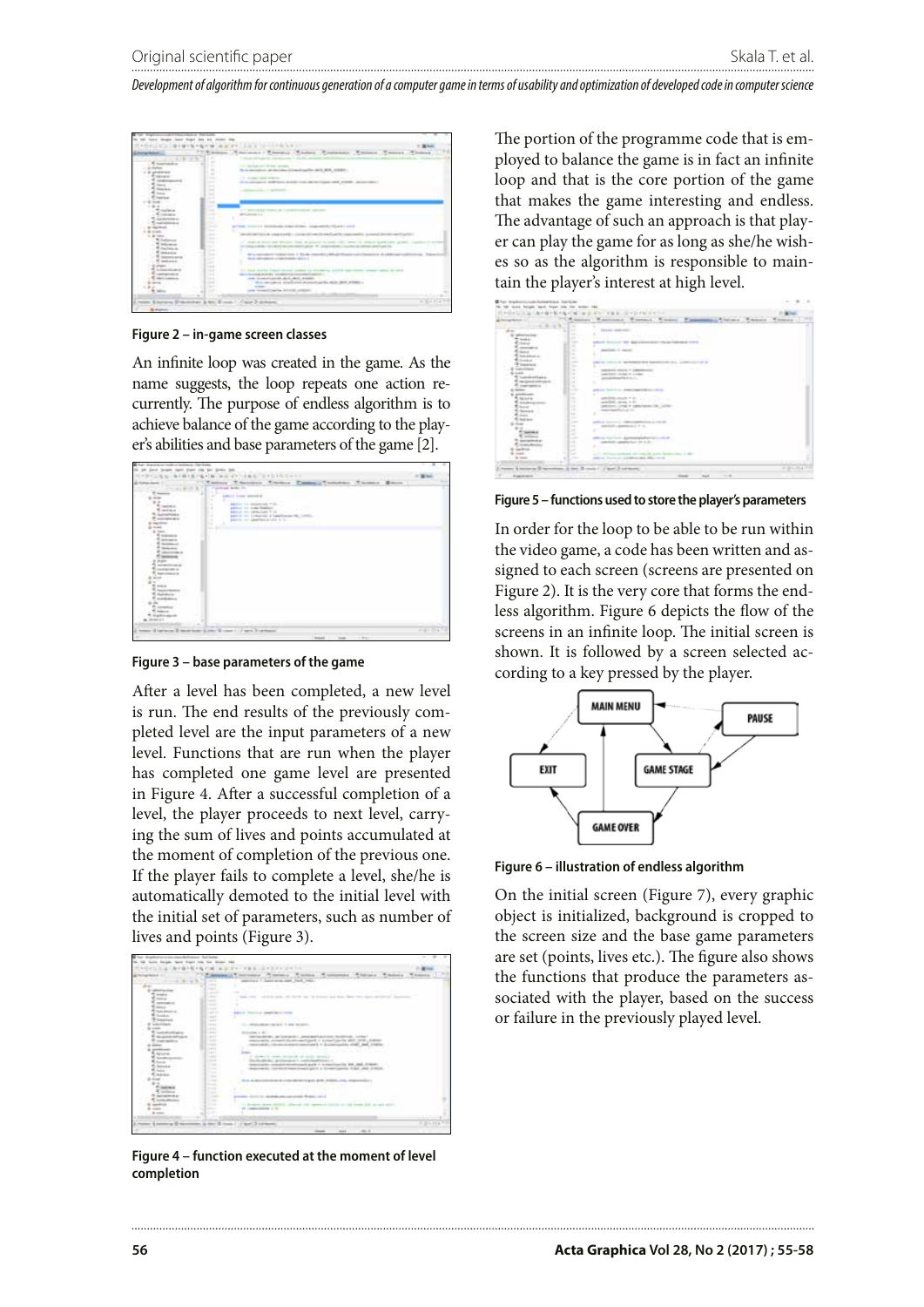*Development of algorithm for continuous generation of a computer game in terms of usability and optimization of developed code in computer science*



**Figure 7 – code listing of the initial screen**

To each screen (Figure 2) within the game certain syntax, i.e. defining code, has been assigned [3]. There is a specific piece of code and certain settings associated with each screen. The structure of the settings defined in the code can be shown through simplifying the game architecture.

- "// go to the main menu screen
- // press start button to initiate the game elements (player, score, time, lives, enemies etc.)
- // when you start you have a default save state (0 points - 3 lives – default timer = 1 min)
- // when you reach the end of the level with a certain sum of points (your score) and lives you given a choice:
	- a) go to the next level with current lives and points
	- b) restart the level and start from 0 points and 3 lives
	- c) go to the main menu
- // if you don't reach the end of the level (you lose the last life) you have a choice:
	- b) restart the level and start from 0 points and 3 lives
	- c) go to the main menu"

However, there is one setting introduced to produce the mentioned endless algorithm. Code listing presented on the Figure 8 is used for specific navigation between the screens (user's instructions determine the navigation directly). The part of the code where the endless algorithm is achieved lies in there and a simplified game architecture is shown in the figure below (Figure 9) [4].



**Figure 8 – code listing of the screen navigation section**

The section of the code for screen navigation is placed in the "MainContainer" class (Figure 10).



**Figure 9 – simplified game architecture**

As its name suggests, it acts as a main container for the functions on which the algorithm relies [5], [6]. Also, managing the parameters from one central point is much more useful for achieving the desired effect than using more functions placed in more sections for the same operation [7], [8], [9]. A unique identification code is assigned to each screen. It is used by the "switch" logical function to change the identification code of the used screen at that particular moment [10]. The change of the code also affects the theme of the used screen (main menu, splash screen, pause etc.).



**Figure 10 – flow diagram of a computer game**